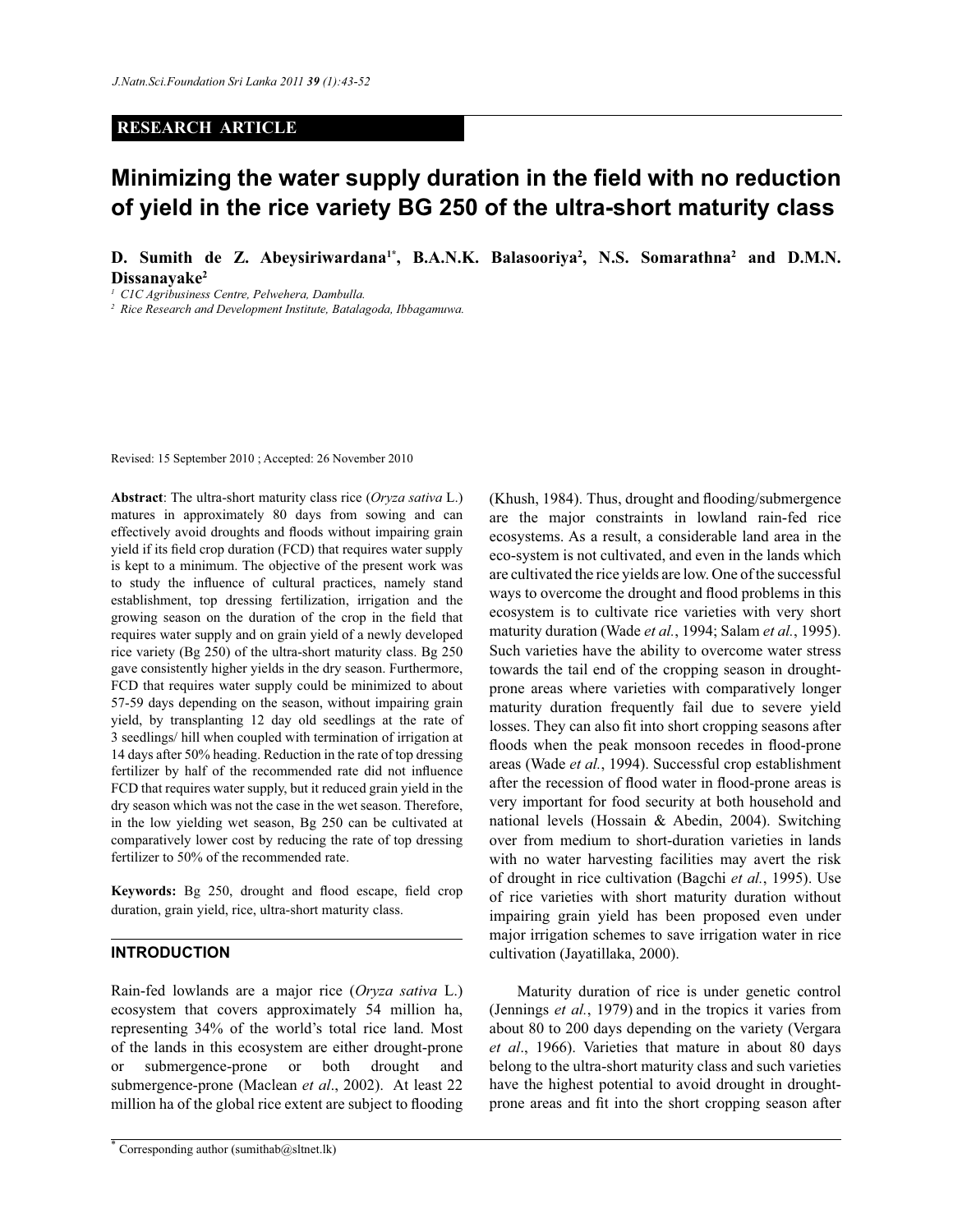floods recede in flood-prone areas. However, such varieties with a high yield potential were not available until recently for effective utilization in farmers' fields. The yield potential of varieties in ultra short maturity class has been reported to be not more than 2 t/ha (Bagchi *et al.*, 1995). Early flowering results in low grain yields and an optimum growth duration is necessary for achieving high grain yields (De Datta, 1970a). However, the rice variety Bg 250, which has been developed recently in Sri Lanka and released for cultivation, belongs to the ultra short maturity class and its yield potential is relatively high. This variety has the ability to avoid water stress in drought-prone areas and fit into short cropping seasons when floods recede in floodprone areas due to its ultra short maturity duration while giving a reasonable grain yield between 3.2 - 5.7 t/ha (Abeysiriwardena *et al.*, 2004). If the field crop duration (FCD) that requires water supply of such varieties can be minimized without impairing grain yield, they may be comparatively more efficiently utilized by farmers in drought- and flood-prone areas with a minimum risk of cultivation.

 The FCD that requires water supply may be minimized by reducing seed to seed maturity duration, adoption of transplanting and cutting down the water supply at the latter part of the maturity phase of the crop. Variation in seed to seed maturity duration of Bg 250 has been observed under field conditions. However the reasons for this and how it affects the grain yield are not very clear. Vergara *et al.*, (1966) studying the relationship between grain yield and growth duration of rice, reported that there was a tendency for the plant to reach optimum growth duration earlier at closer spacing. Argon and De Datta (1981) reported that there was a curvilinear decrease in the number of days to heading with increased supply of water. Low water availability during the vegetative phase increased growth duration while a water shortage during maturity phase reduced grain yield (Crusciol *et al.*, 2003). Murakami and Vignarajah (1967) reported that rice yield is severely affected when the crop is subjected to moisture stress during the period 15 days before heading to 15 days after heading. Thus there may be a possibility to terminate water supply at 15 days after heading of a rice crop to minimize the crop duration that requires water supply in the field. Manipulation of both transplanting date and seedling age caused variations in field duration of rice (Salam *et al.*, 1995). The Rice Production Manual (1970) also reported that the growing period of a rice variety varies depending on cultural practices.

 If the FCD that requires water supply could be kept to a minimum in varieties with ultra short maturity duration by manipulating cultural practices enabling them to escape from drought and flood effectively without impairing grain yield, it could immensely benefit farmers in drought- and flood-prone areas around the world. In addition, studying the influence of growing season on maturity duration and grain yield of rice in the ultra short maturity class is important as drought is frequently observed in the dry season while flooding is frequently observed in the wet season. Therefore, the objective of the present study was to ascertain the influence of management practices, namely method of stand establishment, rate of top dressing fertilization and status of water supply during the latter part of the maturity phase and the growing season on FCD that requires water supply and grain yield of ultra short maturity class in rice as represented by Bg 250, the only high yielding rice variety in this maturity class in Sri Lanka.

#### **METHODS AND MATERIALS**

*Experimental site and plant material*: Experiments were conducted over two dry and two wet seasons (2005 to 2007) at the Rice Research and Development Institute (RRDI), Batalagoda which is situated in the Low Country Intermediate Zone (LCIZ) of Sri Lanka and receives a total annual rainfall that generally varies from 1525 to 2285 mm. The great soil group at Batalagoda is Red Yellow Podzolic with a loamy sand texture which dries in 2-3 d if not irrigated. In the wet season, the average temperature is 1 ºC lower, the solar radiation intensity as influenced by the cloud cover percentage is considerably lower and the total rainfall is 250% more than that of the dry season. The rice variety used in the experiment was Bg 250, a photoperiod insensitive 80 d variety (Abeysiriwardena *et al.*, 2004) with a yield potential of approximately 7 t/ha in the warm tropics.

*Experimental design and procedure*: A three factor factorial experiment, factors being irrigation regime, method of stand establishment and fertilization rate was conducted in a split-plot arrangement, laid out in a Randomized Complete Block Design (RCBD) with two replications in each of the four seasons. The gross sub plot size of the experiment was  $6 \times 3$  m. The irrigation treatment had two regimes, namely continuous irrigation and irrigation terminated at 14 d after 50 % heading of the crop. Stand establishment had three methods, namely broadcasting with a seed rate of 100 kg/ha and transplanting with 1 seedling/ hill or 3 seedlings/ hill. Fertilization rates were recommended rate of top dressing fertilizer by the Department of Agriculture (DOA), Sri Lanka and half of the DOA recommended rate (basal fertilizer was the same for both fertilization rates). The DOA fertilizer recommendation for the region where the experiments were conducted is 25 kg of urea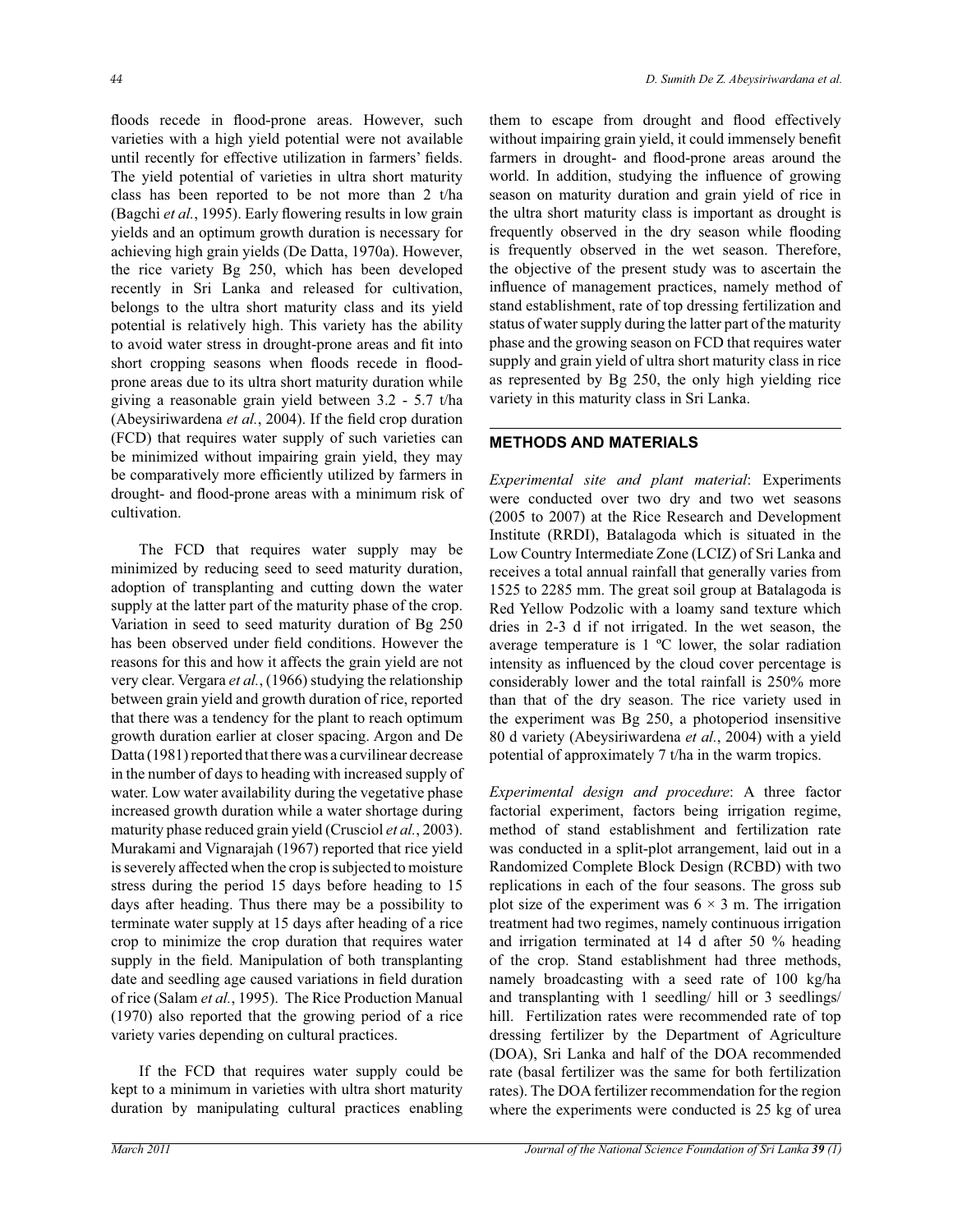with 46% N, 72 kg of Triple Super Phosphate (TSP) with 45%  $P_2O_5$  and 37 kg of Murate of Potash (MOP) with  $60\%$  K<sub>2</sub>O as the basal and 50 kg of urea and 37 kg of MOP at each of first and second top dressings per ha. First and second top dressings were applied at  $7 - 10$  d and 4 wks after sowing or transplanting, respectively.

 In the split-plot design, irrigation treatment was assigned to main plots and the different combinations of method of stand establishment and the rate of top dressing fertilizer were assigned to sub plots. Thus, the experiment had two main plots corresponding to two irrigation treatments and six sub plots within a main plot corresponding to six combinations of stand establishment  $\times$  rate of top dressing fertilizer. Main plots were randomized within blocks and sub plots were randomized within main plots. Main plots were separated by a deep furrow having two bunds on both sides to prevent lateral water movement between main plots and the sub plots were separated by bunds only to prevent mixing up of standing water with fertilizer among plots.

 In the transplanting treatments, 12 d old seedlings (Bandara, 1984) raised in a wetland nursery were transplanted at a spacing of 15 cm  $\times$  15 cm. In the broadcast sown treatment, pre-germinated seeds were broadcast sown by hand at the rate of 180 g/plot. The plant population densities between broadcast sown and transplanted plots were not comparable and broadcast sown plots always had a higher plant density than that of transplanted plots. Even the population densities between two transplanting treatments (1 and 3 seedlings /hill) were not comparable as plant density of one treatment was 3 times higher than the other. The continuous irrigation treatment had a standing water level of 2-3 cm from 4 d after seeding or transplanting till harvesting. In the terminated irrigation treatment, standing water level was drained off while irrigation was terminated at 14 d after 50% heading of the crop and plots were left to dry out. Each experimental plot had a separate inlet and outlet for irrigation and drainage, respectively. Experimental plots were maintained uniformly and the pests and diseases were controlled according to the recommendations of the DOA.

*Measurements and data analysis*: FCD was recorded as the number of days from seeding to maturity in the broadcast sown treatment and transplanting to maturity in the transplanting treatment. This was taken as the FCD that requires water supply in the treatment of continuous irrigation. In order to measure the FCD that requires water supply in the treatment of termination of irrigation at 14 d after 50% heading, 15 d was deducted from the total crop duration in the field. This was because the crop was in the field only for 15 d since 14 d after 50% heading as the total length of the maturity phase from 50% heading to maturity was about 29 d in Bg 250.

 The crop was harvested at physiological maturity when more than 85% of grains of the crop did not have a greenish tint. In the broadcast sown plots, a 30 cm border was removed around each plot to avoid border effects and the net sub plot size became 12.96 m<sup>2</sup>. In the transplanted plots, a single row around each plot was removed to avoid border effects and the net sub plot size became 15.39 m<sup>2</sup> . The final grain yield was converted to t/ha for the purpose of comparison. Grain yield was adjusted to 14% moisture content before analysis.

 Grain yield data were analyzed using Statistical Analysis Software (SAS). Combined analysis over seasons was performed by the method proposed by McIntosh (1983) where the season also became a factor in the analysis. As there were two experiments or tests within each of dry and wet seasons, the term test within season (Test/Season) was also included in the analysis in order to test the differences among tests within season and particularly to study whether Test/Season interacts with other treatments. As the experimental design was a split-plot treatment, main plot treatments were tested against the pooled main plot error with 4 df and subplot treatments were tested against the pooled sub-plot error or residual with 54 df. Whenever the interactions were found to be significant, they were presented in twoway tables with relevant pooled standard errors (SE) of difference for means.

 As the FCD that requires water supply was measured in terms of number of days, the smallest unit of the measurement was a day. Error term in the analysis of the data of FCD that requires water supply was estimated to be zero because no difference in FCD that requires water supply was found between replications in all treatments. Thus, with respect to the data of FCD that requires water supply, a one day difference (the magnitude of the smallest unit of the measurement) between treatment means was considered as a true difference.

## **RESULTS**

#### **Climatic conditions**

Weekly total rainfall and pan evaporation data during the period from two weeks before establishment to harvesting of the experiments in the dry and wet seasons at the RRDI are presented in Table 1. Only a small difference in rainfall and hardly any difference in pan evaporation between two dry seasons as well as between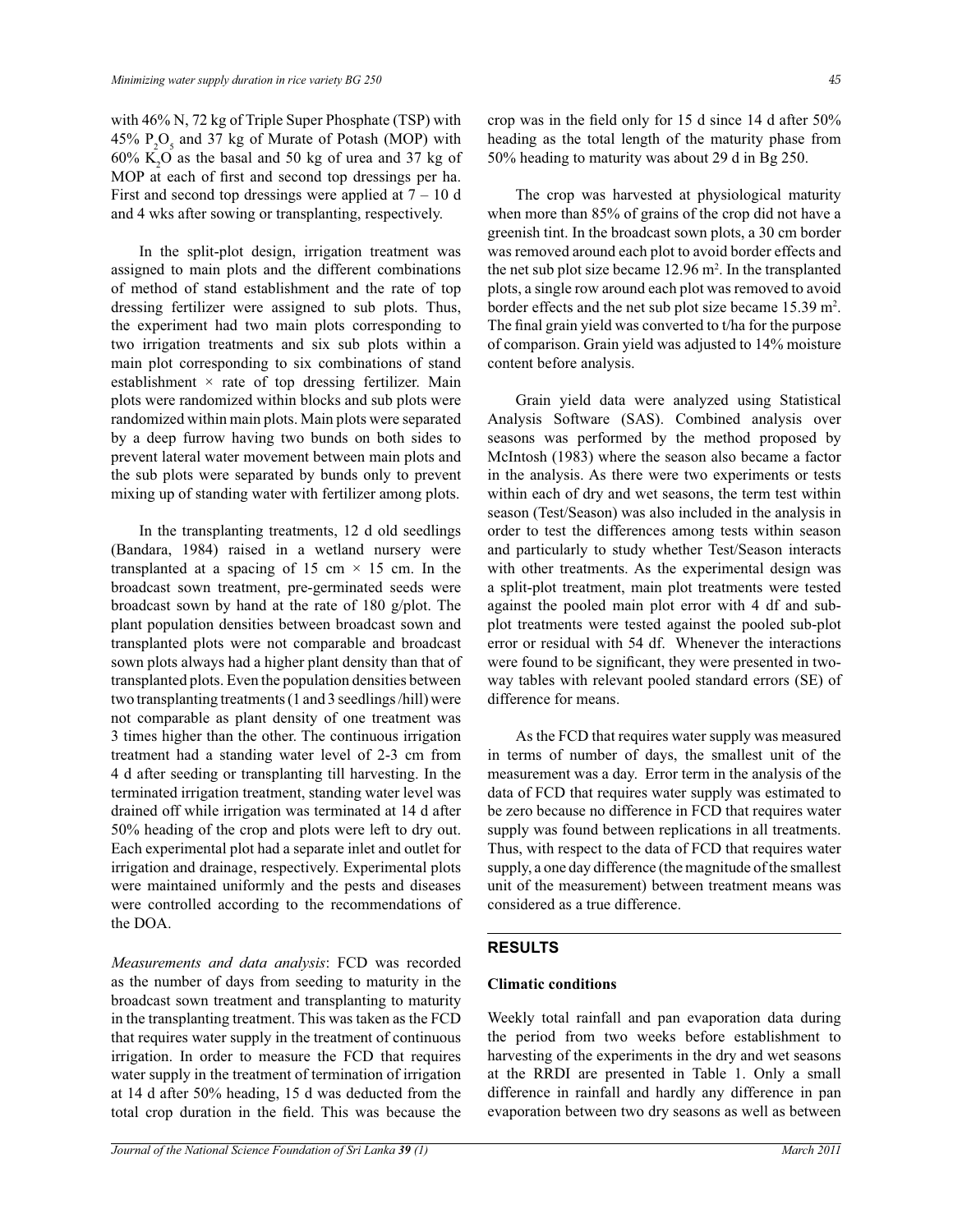two wet seasons were observed. However, rainfall and pan evaporation in the wet season were much higher and a little lower respectively, than that in the dry season and pan evaporation was higher than the rainfall in the dry season while pan evaporation was much lower than the rainfall in the wet season. Thus, there was a clear difference between wet and dry seasons. Experimental plots received a higher rainfall during the period just before termination of irrigation in the wet season than that in the dry season. Rainfall received during the period after the termination of irrigation was highly variable over seasons as some seasons received a considerable rainfall while some seasons received little or no rainfall despite the season was dry or wet. However, in both dry and wet seasons soil moisture appeared adequate to maintain a rice crop without impairing grain yield as experimental plots received adequate rainfall either during the period prior to the termination of irrigation or during the period after the termination of irrigation or during both periods depending on the season.

## **FCD that requires water supply**

FCD that requires water supply in Bg 250 was not affected by the rate of fertilizer application in all stand establishment methods and irrigation regimes in all seasons (Table 2). Transplanting significantly reduced FCD that requires water supply when compared to the broadcasting depending on the number of seedlings/ hill irrespective of the irrigation regime, rate of fertilizer and season. Transplanting with 3 seedlings/ hill reduced 7–9 days of FCD depending on the season whereas transplanting with 1 seedling/ hill reduced only about 4 days of FCD over the broadcast sown treatment irrespective of the season. Transplanting with 3 seedlings/ hill had the greatest influence on the reduction of FCD that requires water supply in the dry season as the reduction was 9 days, irrespective of the irrigation regime. Obviously, the treatment of termination of irrigation at 14 days after 50% heading reduced the FCD that requires water supply by 15 days irrespective of the method of stand establishment, rate of fertilizer application and season.

The longest FCD that requires water supply of 81 days was in broadcast sown plots with continued irrigation irrespective of the rate of fertilizer application and season. The shortest FCD that requires water supply of  $57 - 58$ days was recorded with transplanting (3 seedlings/ hill) when irrigation was terminated at 14 days after 50% heading of the crop in the dry season irrespective of fertilizer application. However, the corresponding FCD in the wet season was recorded as 59 days.

|                      |        |        |            |        |            | establishing to harvesting of experiments in the dry and wet seasons at the RRDI |         |           |  |  |  |  |
|----------------------|--------|--------|------------|--------|------------|----------------------------------------------------------------------------------|---------|-----------|--|--|--|--|
| Weeks from           |        |        | Dry season |        | Wet season |                                                                                  |         |           |  |  |  |  |
| two weeks            | Year   |        |            | Year   |            | Year                                                                             | Year    |           |  |  |  |  |
| before               | 2005   |        | 2006       |        |            | 2005/06                                                                          | 2006/07 |           |  |  |  |  |
| establishing         | RF     | PE     | RF         | PE     | RF         | <b>PE</b>                                                                        | RF      | <b>PE</b> |  |  |  |  |
| experiments          | (mm)   | (mm)   | (mm)       | (mm)   | (mm)       | (mm)                                                                             | (mm)    | (mm)      |  |  |  |  |
| Week 1               | 1.00   | 24.07  | 57.10      | 26.57  | 37.50      | 17.25                                                                            | 357.80  | 18.58     |  |  |  |  |
| Week 2               | 0.00   | 30.56  | 0.00       | 33.30  | 94.50      | 18.12                                                                            | 64.30   | 17.93     |  |  |  |  |
| Week 3 <sup>a</sup>  | 0.00   | 28.84  | 19.30      | 28.56  | 84.80      | 14.53                                                                            | 125.20  | 17.83     |  |  |  |  |
| Week 4 <sup>b</sup>  | 26.20  | 24.56  | 50.30      | 17.38  | 26.50      | 18.14                                                                            | 1.30    | 22.40     |  |  |  |  |
| Week 5               | 7.50   | 24.17  | 5.20       | 24.29  | 6.40       | 20.72                                                                            | 19.40   | 14.15     |  |  |  |  |
| Week 6               | 34.90  | 18.42  | 0.00       | 26.53  | 35.90      | 12.90                                                                            | 15.50   | 18.85     |  |  |  |  |
| Week 7               | 12.70  | 20.47  | 34.90      | 20.34  | 80.90      | 8.20                                                                             | 70.30   | 15.48     |  |  |  |  |
| Week 8               | 0.20   | 23.04  | 56.00      | 26.51  | 31.80      | 21.94                                                                            | 0.50    | 23.00     |  |  |  |  |
| Week 9               | 3.40   | 30.62  | 26.90      | 22.86  | 10.60      | 20.82                                                                            | 6.00    | 25.38     |  |  |  |  |
| Week 10              | 16.20  | 23.60  | 3.30       | 27.43  | 91.40      | 9.19                                                                             | 16.70   | 21.68     |  |  |  |  |
| Week 11              | 9.40   | 18.61  | 2.10       | 19.14  | 42.70      | 19.85                                                                            | 22.50   | 20.35     |  |  |  |  |
| Week $12c$           | 4.00   | 18.92  | 1.60       | 23.96  | 0.00       | 27.19                                                                            | 0.00    | 24.01     |  |  |  |  |
| Week 13              | 31.80  | 17.70  | 5.30       | 27.33  | 0.00       | 25.00                                                                            | 26.70   | 22.22     |  |  |  |  |
| Week 14 <sup>d</sup> | 0.00   | 28.11  | 0.00       | 29.30  | 27.70      | 24.61                                                                            | 0.00    | 27.85     |  |  |  |  |
| Total                | 147.30 | 331.69 | 262.00     | 353.50 | 570.70     | 258.46                                                                           | 726.20  | 289.71    |  |  |  |  |

**Table 1.** Weekly total rainfall (RF) and pan evaporation (PE) data during the period from two weeks before establishing to harvesting of experiments in the dry and wet seasons at the RRDI

<sup>a</sup> The week when the broadcast sown plots were established

<sup>b</sup> The week when the transplanted plots were established

<sup>c</sup> The week when the irrigation was terminated in the terminated irrigation treatment

<sup>d</sup> The week when the experiments were harvested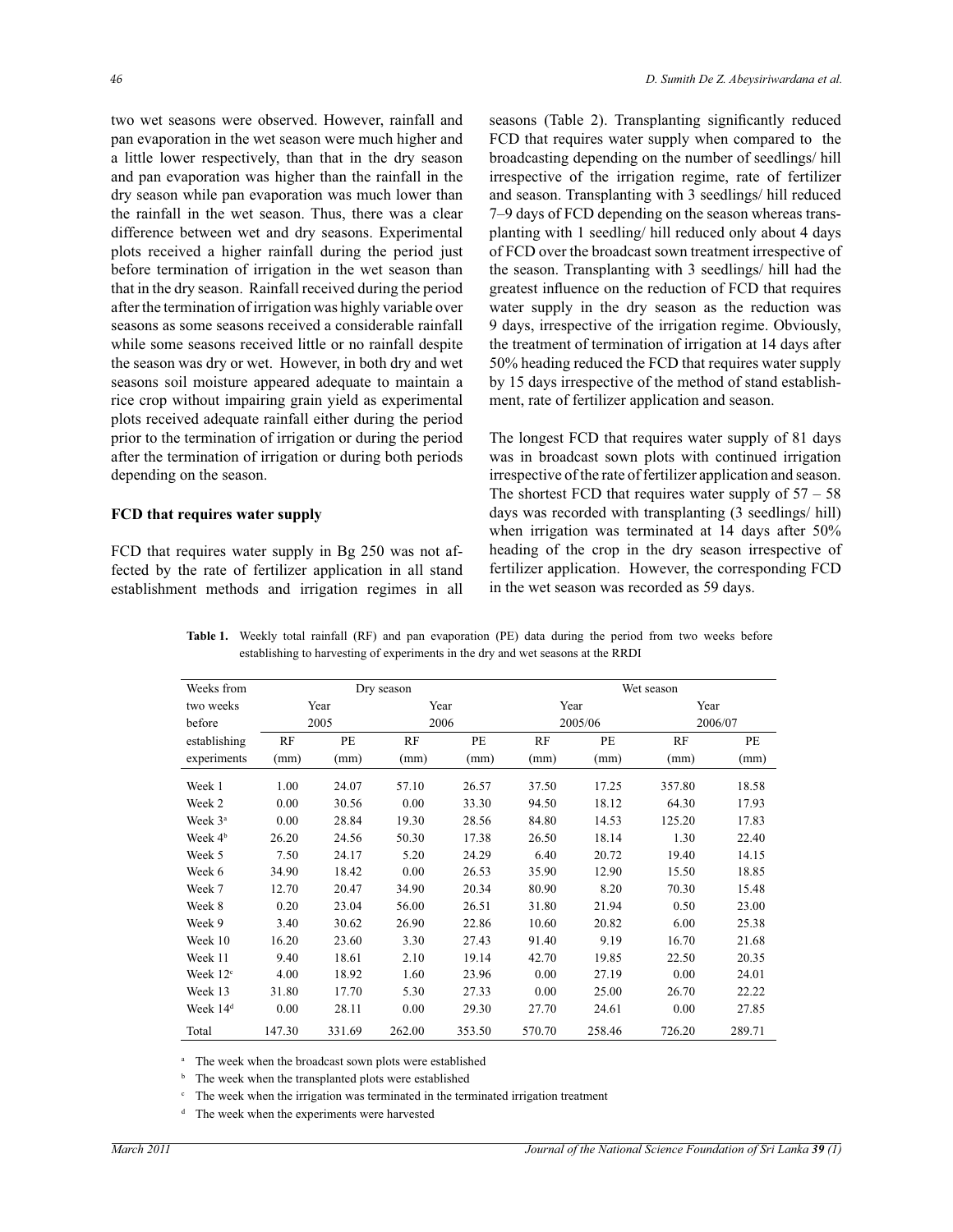## **Grain yield**

Grain yield of Bg 250 under different irrigation regimes, methods of stand establishment and rates of top dressing fertilizer over four consecutive dry and wet seasons are presented in Table 3. In the combined analysis of variance over two dry and two wet seasons, the term Test/Season was found to be significant, indicating that there were yield differences between tests within season. These yield differences were unpredictable and the important feature was the interaction effect of Test/Season term with other factors.

 All the interaction effects involving Test/Season were found to be non-significant except the interaction effect of Stand establishment x Test/Season at 1% probability level. Thus, the interaction effect of Stand establishment x Test/Season was further examined (Table 4). Irrigation and top dressing fertilizer did not interact with Test/Season and they behaved similarly in the two dry and two wet seasons indicating the possibility of generalizing the discussion on irrigation and fertilizer in dry and wet seasons, separately.

The four way interaction effect of Season x Irrigation x Fertilizer x Stand establishment and all the three way and two way interaction effects except the two way interaction effect of Fertilizer x Season were not significant (5% probability). Therefore, the two way interaction effect of Fertilizer x Season was further examined (Table 5). Reduction in rate of fertilizer application by half of the DOA recommendation caused a significant reduction in grain yield (by about 8%) in the dry season but not in the wet season.

 All the interaction effects involving the irrigation treatment were non-significant (5% probability). Therefore, the irrigation main effect became important and it was also not significant (5% probability). The not significant irrigation effect was interesting as it indicated that termination of irrigation at 14 days after 50% heading did not reduce the grain yield of Bg 250. The season main effect was found to be highly significant so that comparison between seasons became interesting although some of the interaction effects involving season were found to be significant. However, the grain yield of the dry season was about 27% higher than that of the wet season (Table 4).

|        |                                  | Continued irrigation            |                                            |                           |                                            |                           | Terminated irrigation <sup>a</sup>                   |                           |                                            |                                  |                                            |                           |                                            |
|--------|----------------------------------|---------------------------------|--------------------------------------------|---------------------------|--------------------------------------------|---------------------------|------------------------------------------------------|---------------------------|--------------------------------------------|----------------------------------|--------------------------------------------|---------------------------|--------------------------------------------|
| Season | <b>Test</b>                      | Broadcasting                    |                                            |                           | Transplanting<br>1 seedling/hill           |                           | Transplanting<br>3 seedlings/hill                    |                           | Broadcasting                               | Transplanting<br>1 seedling/hill |                                            |                           | Transplanting<br>3 seedlings/hill          |
|        |                                  | DOA <sup>b</sup><br>rec<br>fer. | $\frac{1}{2}$<br><b>DOA</b><br>rec<br>fer. | <b>DOA</b><br>rec<br>fer. | $\frac{1}{2}$<br><b>DOA</b><br>rec<br>fer. | <b>DOA</b><br>rec<br>fer. | $\frac{1}{2}$<br><b>DOA</b><br>rec<br>fer.           | <b>DOA</b><br>rec<br>fer. | $\frac{1}{2}$<br><b>DOA</b><br>rec<br>fer. | <b>DOA</b><br>rec<br>fer.        | $\frac{1}{2}$<br><b>DOA</b><br>rec<br>fer. | <b>DOA</b><br>rec<br>fer. | $\frac{1}{2}$<br><b>DOA</b><br>rec<br>fer. |
|        |                                  |                                 |                                            |                           |                                            |                           | FCD that requires water supply (no. of days) $\circ$ |                           |                                            |                                  |                                            |                           |                                            |
| Dry    | Year 2005                        | 81.0                            | 81.0                                       | 76.0                      | 76.0                                       | 72.0                      | 72.0                                                 | 66.0                      | 66.0                                       | 61.0                             | 61.0                                       | 57.0                      | 57.0                                       |
|        | <b>Year 2006</b>                 | 81.0                            | 81.0                                       | 77.0                      | 77.0                                       | 73.0                      | 73.0                                                 | 66.0                      | 66.0                                       | 62.0                             | 62.0                                       | 58.0                      | 58.0                                       |
|        | Mean over test<br>and fertilizer | 81.0                            |                                            | 76.5                      |                                            | 72.5                      |                                                      | 66.0                      |                                            |                                  | 61.5                                       |                           | 57.5                                       |
| Wet    | Year 2005/06                     | 81.0                            | 81.0                                       | 76.0                      | 76.0                                       | 74.0                      | 74.0                                                 | 66.0                      | 66.0                                       | 61.0                             | 61.0                                       | 59.0                      | 59.0                                       |
|        | Year 2006/07                     | 81.0                            | 81.0                                       | 76.0                      | 76.0                                       | 74.0                      | 74.0                                                 | 66.0                      | 66.0                                       | 61.0                             | 61.0                                       | 59.0                      | 59.0                                       |
|        | Mean over test<br>and fertilizer | 81.0                            |                                            |                           | 76.0                                       |                           | 74.0                                                 | 66.0                      |                                            |                                  | 61.0                                       |                           | 59.0                                       |

**Table 2:** Influence of irrigation regime, method of stand establishment and rate of top dressing fertilizer on field crop duration (FCD) that requires water supply of Bg 250 over two dry and two wet seasons at the RRDI

<sup>a</sup> Irrigation was terminated at 14 days after 50% heading

b Department of Agriculture recommended top dressing fertilization rate

c One day difference between treatment means (the smallest unit of the measurement) was considered as a true difference as the SE of mean difference was estimated to be zero due to no difference in the FCD that requires water supply was found between replications in any of the treatments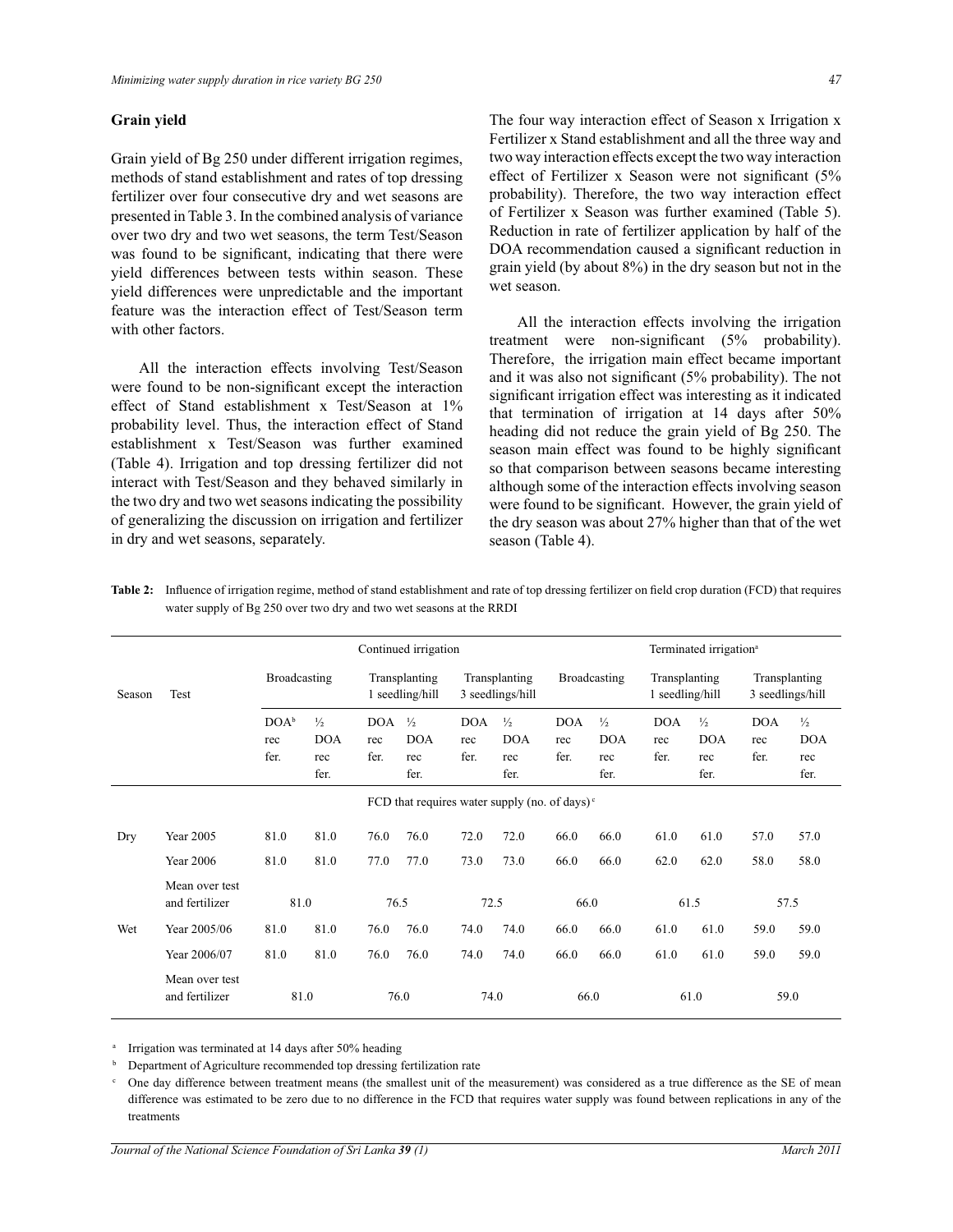# **DISCUSSION**

## **FCD that requires water supply**

Transplanting is generally practiced with varieties having maturity durations longer than 3½ months as transplanting varieties with comparatively shorter maturity duration is believed to reduce grain yield. The

*48 D. Sumith De Z. Abeysiriwardana et al.*

best age of transplanting wet-bed seedlings are when they are 20 to 30 days old, and in early maturing varieties seedlings should be transplanted early (Macalinga & Obordo, 1970). However, Bandara (1984) reported that 12 -15 day old seedlings can be transplanted, irrespective of the maturity duration, without affecting grain yield. Thus adoption of transplanting with Bg 250 can be justified and it always reduced FCD that requires water

Table 3: Influence of irrigation regime, method of stand establishment and rate of top dressing fertilizer on grain yield of Bg 250 over two dry and two wet seasons at the RRDI

|        |                                      |                                 |                                            |                                                                       | Continued irrigation                       |                           |                                            |                           |                                            |                           | Terminated irrigation <sup>a</sup>         |                           |                                            |
|--------|--------------------------------------|---------------------------------|--------------------------------------------|-----------------------------------------------------------------------|--------------------------------------------|---------------------------|--------------------------------------------|---------------------------|--------------------------------------------|---------------------------|--------------------------------------------|---------------------------|--------------------------------------------|
| Season | Test                                 | Broadcasting                    |                                            | Transplanting<br>Transplanting<br>1 seedling/hill<br>3 seedlings/hill |                                            |                           | <b>Broadcasting</b>                        |                           | Transplanting<br>1 seedling/hill           |                           | Transplanting<br>3 seedlings/hill          |                           |                                            |
|        |                                      | DOA <sup>b</sup><br>rec<br>fer. | $\frac{1}{2}$<br><b>DOA</b><br>rec<br>fer. | <b>DOA</b><br>rec<br>fer.                                             | $\frac{1}{2}$<br><b>DOA</b><br>rec<br>fer. | <b>DOA</b><br>rec<br>fer. | $\frac{1}{2}$<br><b>DOA</b><br>rec<br>fer. | <b>DOA</b><br>rec<br>fer. | $\frac{1}{2}$<br><b>DOA</b><br>rec<br>fer. | <b>DOA</b><br>rec<br>fer. | $\frac{1}{2}$<br><b>DOA</b><br>rec<br>fer. | <b>DOA</b><br>rec<br>fer. | $\frac{1}{2}$<br><b>DOA</b><br>rec<br>fer. |
|        |                                      |                                 |                                            |                                                                       |                                            |                           |                                            | Grain yield $(t/ha)^c$    |                                            |                           |                                            |                           |                                            |
| Dry    | <b>Year 2005</b><br><b>Year 2006</b> | 3.83<br>2.63                    | 3.63<br>2.08                               | 3.63<br>3.15                                                          | 4.13<br>2.48                               | 3.80<br>3.73              | 3.73<br>3.03                               | 3.95<br>2.98              | 3.63<br>2.85                               | 4.50<br>3.40              | 3.73<br>3.25                               | 4.20<br>4.13              | 3.98<br>3.55                               |
| Wet    | Year 2005/06<br>Year 2006/07         | 2.58<br>2.65                    | 2.73<br>2.83                               | 2.88<br>2.75                                                          | 2.55<br>2.38                               | 2.93<br>2.95              | 3.40<br>2.60                               | 2.38<br>2.73              | 2.08<br>2.35                               | 3.18<br>2.65              | 2.98<br>2.60                               | 3.33<br>2.85              | 3.10<br>2.60                               |

a Irrigation was terminated at 14 days after 50% heading

<sup>b</sup> Department of Agriculture recommended top dressing fertilization rate

Pooled S.E. of difference for means (Res D.F. 54) =  $0.275$  t/ha

**Table 4.** Grain yield of Bg 250 as influenced by different methods of stand establishment under different tests over two dry and two wet seasons at the RRDI

|                                   |                   | Dry Season     |                   |                     | Wet Season       |      |  |  |  |
|-----------------------------------|-------------------|----------------|-------------------|---------------------|------------------|------|--|--|--|
| Method of stand<br>establishment  | Test 1<br>2005    | Test 2<br>2006 | Mean              | Test 3<br>2005/06   | Test 4<br>206/07 | Mean |  |  |  |
|                                   |                   |                |                   | Grain yield (t /ha) |                  |      |  |  |  |
| <b>Broadcasting</b>               | 3.76 <sup>a</sup> | 2.63           | 3.19 <sup>b</sup> | 2.44                | 2.64             | 2.54 |  |  |  |
| Transplanting<br>1 seedling/hill  | 4.00              | 3.07           | 3.53              | 2.90                | 2.59             | 2.74 |  |  |  |
| Transplanting<br>3 seedlings/hill | 3.93              | 3.61           | 3.77              | 3.19                | 2.75             | 2.97 |  |  |  |
| Mean                              | 3.90°             | 3.10           | 3.50 <sup>d</sup> | 2.84                | 2.66             | 2.75 |  |  |  |

<sup>a</sup> Pooled SE of difference for stand establishment  $\times$  test/season means (Res D. F. 54) = 0.137

<sup>b</sup> Pooled SE of difference for stand establishment  $\times$  season means (Res D. F. 54) = 0.097

Pooled SE of difference for test/season means (D. F. 4) =  $0.064$ 

<sup>d</sup> Pooled SE of difference for season means (D.F. 4) =  $0.045$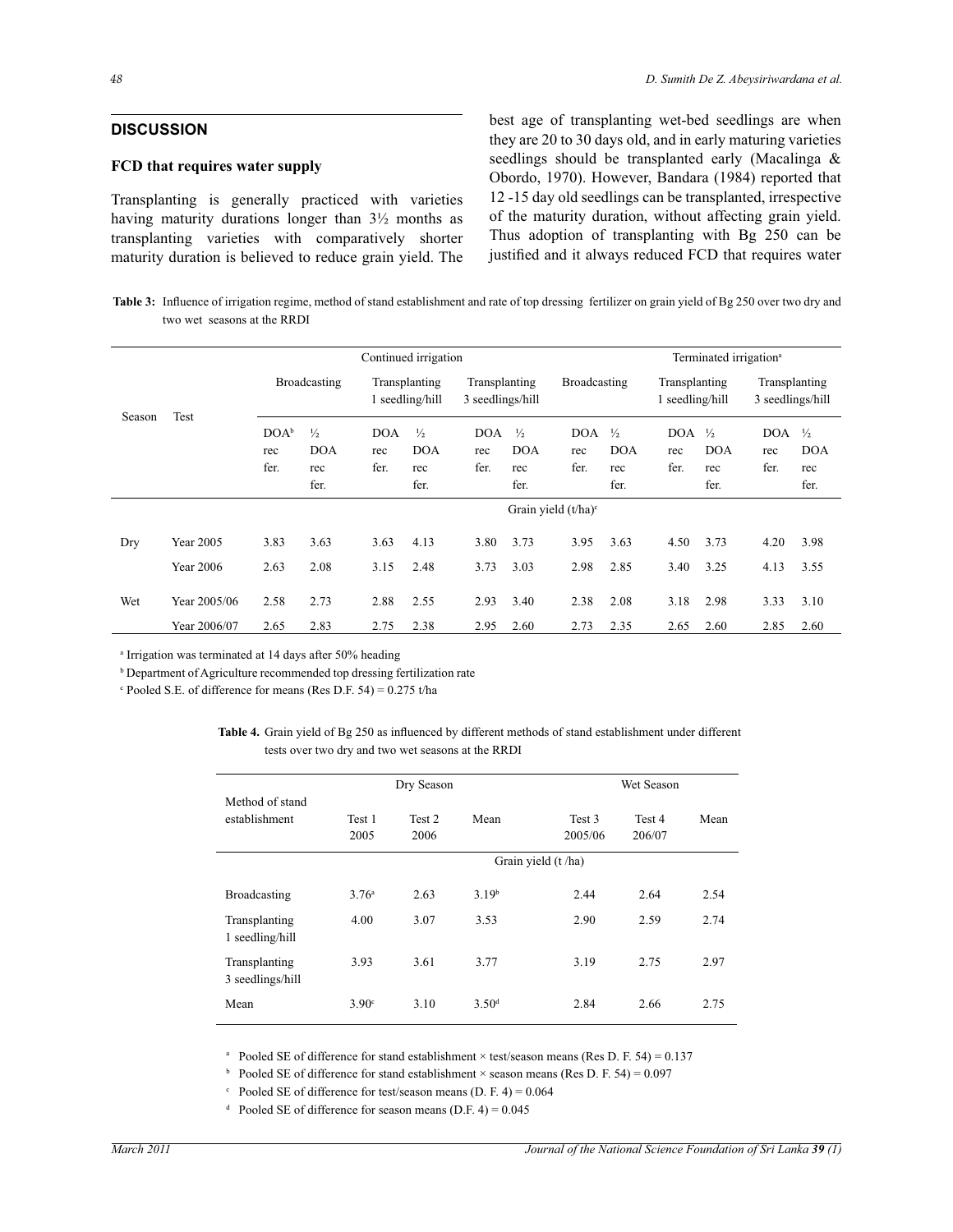|                                         | Season                            |      |  |  |  |
|-----------------------------------------|-----------------------------------|------|--|--|--|
| Rate of top dressing                    |                                   |      |  |  |  |
| Fertilizer                              | Dry                               | Wet  |  |  |  |
|                                         | Grain yield $(t/ha)$ <sup>b</sup> |      |  |  |  |
| DOA <sup>a</sup> recommended rate       | 3.66                              | 2.82 |  |  |  |
| 1/ <sub>2</sub> of DOA recommended rate | 3.34                              | 2.68 |  |  |  |

**Table 5.** Grain yield of Bg 250 at different rates of top dressing fertilizer in the dry and wet seasons at the RRDI

a DOA – Department of Agriculture.

 $b$  Pooled SE of difference (Res D. F. 54) for fertilizer  $\times$  season means  $= 0.079.$ 

supply, the duration of reduction depending on the number of plants/ hill, when compared to broadcasting. Transplanting with 1 seedling/ hill reduced only 4-5 days of FCD irrespective of the season while transplanting with 3 seedlings/ hill reduced 9 days of FCD in the dry season and 7 days of FCD in the wet season irrespective of the rate of fertilizer and irrigation regime (Table 2).

 Early maturity of the crop by 2 days resulting in a 2 day reduction in FCD that requires water supply in the dry season may be due to the higher temperature in the dry season than that in the wet season (Abeysiriwardena, 1999). Yoshida (1981) reported that variability in growth duration among locations and seasons of a given non-photoperiod rice cultivar is basically dependent upon the temperature. Abeysiriwardena (1999) also reported that growth duration of modern rice cultivars seemed to be sensitive even to minor changes in temperature over seasons. A comparatively higher reduction in FCD that requires water supply with 3 seedlings/ hill over 1 seedling/ hill by  $2 - 4$  days may be due to the comparatively higher plant density which made the plants mature earlier. According to Vergara *et al*. (1966) there is a tendency for the crop to reach optimum growth duration earlier at closer spacing due to higher plant density.

 Reduction in the rate of top dressing fertilizer by half of the DOA recommended rate did not influence FCD that requires water supply in Bg 250. Although the influence of application of top dressing fertilizer on maturity duration of rice has not been studied, Hoan (1997) reported that application of 140 kg N/ha at panicle development stage delayed heading by 2-3 days, which resulted in a delay in maturity by the same period in rice. However, application of N fertilizer above the recommended level was studied by Hoan (1997) while the present study dealt with application of top dressing fertilizer, which included both N and K, below the recommended level across several growth stages of the rice crop. Hoan (1997) also reported that application of K in terms of  $K<sub>2</sub>O$  had no influence on heading time in male sterile rice but application of  $K_2O$  with Gibberellic acid (7 g/ha) induced early heading in male fertile rice. However, the influence of N and K when applied together as a top dressing fertilizer on the time of heading in rice was not reported by Hoan (1997).

 Although termination of irrigation at 14 days after flowering reduced FCD that requires water supply by 15 days irrespective of the season, method of stand establishment and rate of fertilizer application, it did not influence growth duration of Bg 250 in any treatment. Draining water at the latter part of the panicle development could delay heading by 2-3 days (Hoan, 1997) which in turn delays maturity by the same period while low water availability during the vegetative phase increases growth duration (Crusciol *et al.*, 2003). In contrast, early maturity expected due to draining water at the latter part of the maturity phase was not achieved in rice in the present study.

 Reduction in FCD that requires water supply by 22–24 days through transplanting with 3 seedlings/ hill while cutting down the water supply at 14 days after heading can make a significant impact in reducing yield losses of rice in drought- and flood-prone areas with short cropping seasons where water is severely limited towards the end of the season. Cutting down water supply at 14 days after heading alone and transplanting 12 day old seedlings with 3 seedlings/ hill alone reduce FCD that requires water supply to 66 and 72-74 days respectively, in Bg 250. If both, transplanting 12 day old seedlings with 3 seedlings/ hill and cutting down water supply at 14 days after heading are combined, FCD that requires water supply of Bg 250 could be significantly reduced to 57- 58 and 59 days in the dry and wet seasons, respectively, irrespective of the rate of fertilizer application (Table 2). Therefore, Bg 250 if managed properly can fit into short cropping seasons in areas where availability of water for rice cultivation is limited to a short period. However, the impact of management practices adopted in reducing FCD that requires water supply, on grain yield of Bg 250 needs to be studied further.

#### **Grain yield**

The dry season yields with a maximum of 4.5 t/ha were much higher than the wet season yields with a maximum of 3.4 t/ha (Table 3) indicating that Bg 250 was more adaptable to the dry season. Jayasekara (1966) also reported higher grain yields of rice in the dry season.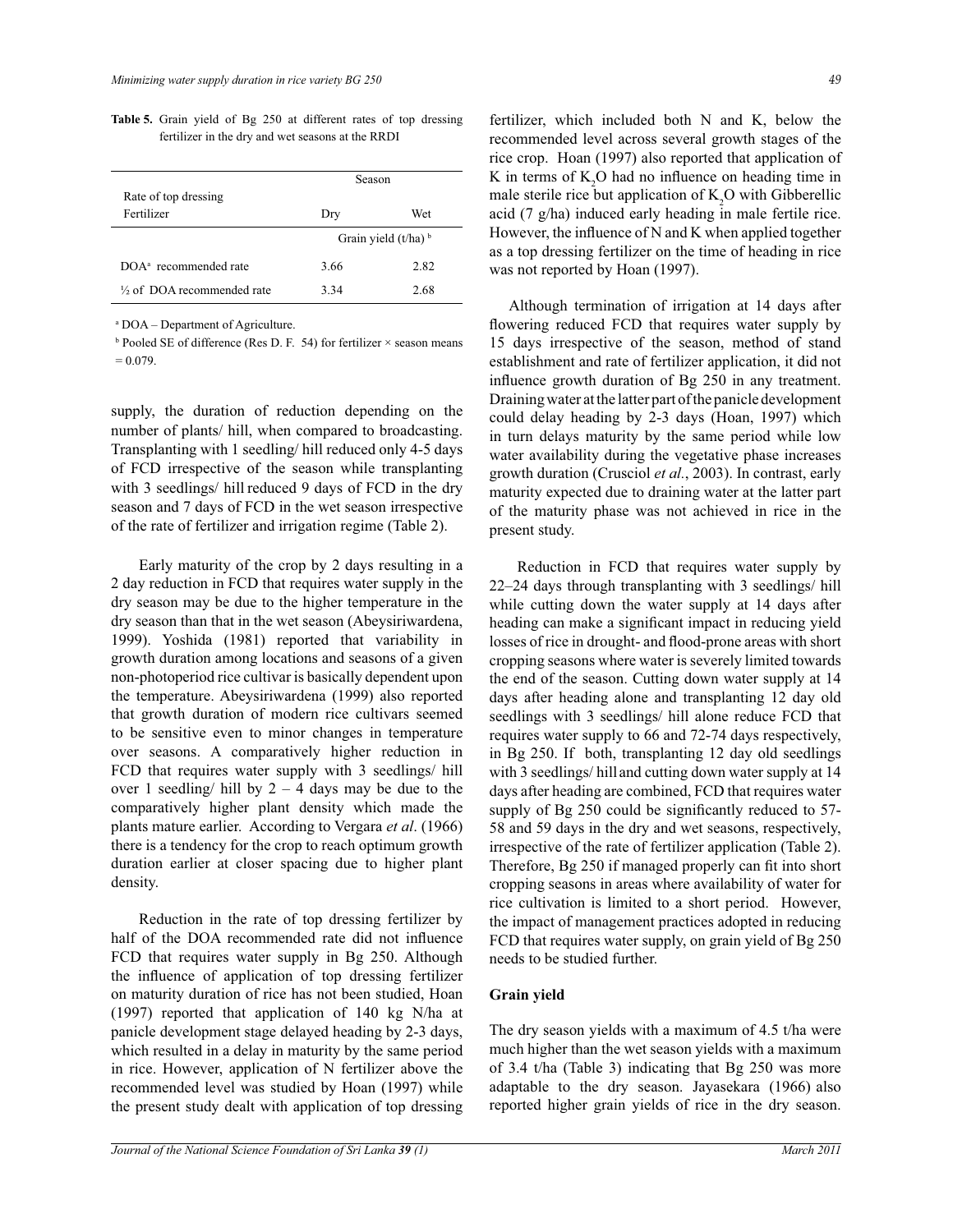This is also in agreement with De Datta (1970a) who reported that if irrigation water is available in the tropics, rice grain yield obtained in the dry season will be higher. Comparatively higher rainfall and lower radiation intensity in the wet season to which Bg 250 is highly sensitive due to its short maturity duration may be the reason for lower grain yield of Bg 250 in the wet season. Bg 250 has been particularly bred for cultivation in drought-prone areas during the dry season (Abeysiriwardena *et al.*, 2004).

 Transplanting did not lower grain yields when compared to broadcasting in all seasons (Table 4). There is no difference in grain yield between transplanting and broadcasting if good management practices are used (Jayasekara, 1966; Mabbayad & Obordo, 1970; Bandara, 1984). In the 2006/07 wet season, grain yield did not vary significantly between the methods of stand establishment. However, the grain yield varied between the methods of stand establishment in 2005 and 2006 dry seasons and 2005/06 wet season. In these seasons, transplanting was always better than broadcasting with the normally used seed rate of 100 kg/ha. This is in agreement with Jayasekara (1966) who reported that broadcast sowing at the normal seed rate of 100 kg/ha gave lower yields than transplanted rice. However, at lower densities broadcasting produced yields comparable to those from transplanting (Jayasekara, 1966). Transplanting with 3 seedlings/hill recorded a higher grain yield  $(6 - 8\%)$  than that with 1 seedling/ hill (Table 4). This is in agreement with Minoru *et al*. (1963) who reported a yield increase by 5-6% for every additional seedling up to the density of 3 seedlings/ hill when the number of hills/  $M^2$  was 16 in a fertile soil in Japan. They also reported that if the number of plants per unit area is constant, yield will increase when many number of hills with few seedlings are planted closely when compared to a situation where few hills with many seedlings are planted sparsely. Thus, for Bg 250, transplanting with 3 seedlings/ hill can be recommended.

 The application of the DOA recommended rate of top dressing fertilizer produced a higher grain yield (3.66 t/ha) than that of half of recommended rate (3.34 t/ha) in the dry season while no yield difference between the same two treatments was observed in the wet season (Table 5) despite the method of stand establishment and termination of irrigation at 14 days after 50% heading. Response of rice to N fertilizer is higher during the sunny dry season than in the relatively more cloudy wet season (De Datta, 1970b). In addition, dry season yields are higher at any given level of added N fertilizer including the zero level of added N (Jayasekara, 1966; Wijesundera *et al.*, 1990).

Although the benefit of K, which is included in the top dressing fertilizer, is comparatively greater in the rainy wet season, this may have been masked by the response to N as response of rice to K additions is not as prominent as those to N (De Datta, 1970b). Thus, the recommended rate of top dressing cannot be reduced by 50% without sacrificing grain yield in the dry season. However, about 0.32 t/ha in general was lost due to reduction of the rate of top dressing fertilizer by 50% and thus, the economics of this has to be calculated before taking any decision on fertilizer application in the dry season. In other words, the cost benefit ratio under reduced fertilizer is dependent on the relative prices of the rough rice and fertilizer. If the plant response to fertilizer is assumed to be constant, decrease in rough rice price and increase in fertilizer price would definitely increase the cost/ benefit ratio. An economically feasible compromise has to be adopted depending on the situation. Reduction of the DOA recommended rate of top dressing fertilizer by 50% did not reduce grain yield in the wet season where fertilizer response of Bg 250 was lower than that in the dry season. Therefore, in the wet season, Bg 250 can be cultivated at a lower cost through reduction in the recommended rate of top dressing fertilizer by 50%.

 Seven to ten days before harvest, water in the rice field should gradually be drained to facilitate harvesting (Macalinga & Obordo, 1970). Minoru *et al*. (1963) reported that although the best drainage time differs according to soil conditions, water can generally be drained from the field at 20-25 days after heading of the rice crop. In contrast, the present study terminated water supply and allowed natural drying off the field as early as 14 days after 50% heading or at 15 days before harvest assuming that the length of the maturity phase of Bg 250 is 29 days. While rice yield is severely affected when the plant is subjected to moisture stress from 15 days before heading to 15 days after heading, yield loss of about 30% could be observed due to moisture stress even from 15 to 25 days after heading (Murakami & Vignarajah, 1967). Crusciol *et al*. (2003) also reported that low water availability during maturity phase of rice reduced grain yield. Termination of water supply as early as at 14 days after heading in the maturity phase, however, did not reduce grain yield of Bg 250 despite the method of stand establishment and rate of topdressing fertilizer over four consecutive growing seasons in the present study. This indicates that Bg 250 can be successfully cultivated even under the condition with on-setting of natural drying of the field at 14 days after 50 % heading, which is a very important characteristic to avoid drought through reducing FCD that requires water supply at the tail end of the crop growth.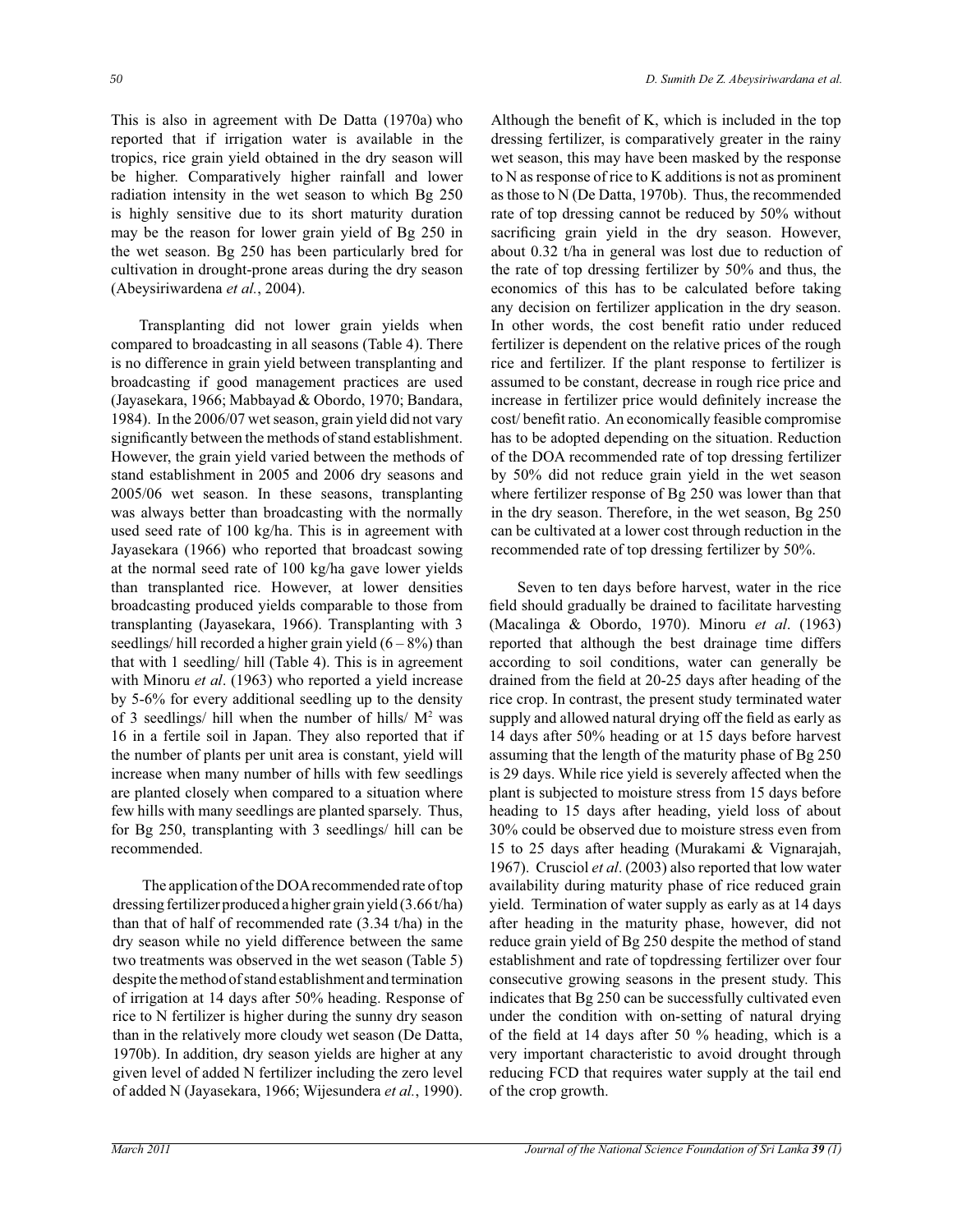#### **Maturity duration vs grain yield**

Maximizing grain yield while reducing the risk of cultivation has to be achieved by the farmers in drought-and flood-prone areas. Even in stress environments with less than marginal yields, farmers cultivate rice if there is no risk (Abeysiriwardena & Sandanayake, 2000). Reduction in FCD that requires water supply will help to reduce the environmental risk due to water limitations (Wade *et al.*, 1994) and also to save irrigation water in major irrigation schemes (Jayatillaka, 2000). The shortest FCD of 57-59 days that requires water supply of Bg 250 which is classified as ultra short maturity class variety, could be attained with the highest grain yield by transplanting 12 day old seedlings with 3 seedlings/hill at a spacing of 15 x 15cm between hills when coupled with termination of irrigation or allowing the onset of drying off the field at 14 days after 50 % heading in both seasons (Tables 2 and 3).

If farmers are confident that a good rice crop could be obtained by avoiding the risk of cultivation due to limited water availability through terminating water supply at 14 days after 50% heading coupled with transplanting of a variety in ultra short maturity class, they would transplant despite the labour cost for transplanting. As transplanting is labour intensive and costly, profitability may be increased by totally avoiding transplanting cost through the use of only family labour. Most of the rice cultivation in drought-and flood-prone areas is done in small holdings owned by poor farmers with family labour. Another approach to reduce the transplanting cost while retaining the advantage of transplanting would be seedling broadcasting (Yan, 1988; Gill *et al*., 2007) of which the suitability of adoption is beyond the scope of the present study. In addition, reducing the recommended rate of top dressing fertilizer by 50% can be recommended for ultra short maturity class in rice only in the wet season characterized with low response to fertilizer as it will definitely reduce cost of cultivation without any yield reduction leading to increased profits.

# **CONCLUSION**

Bg 250, which is an ultra short maturity duration rice variety, could produce higher grain yields in the dry season. FCD that requires water supply in ultra short maturity class of rice as represented by Bg 250 could be minimized to about 57-59 days depending on the season by transplanting with 12 day old seedlings at the rate of 3 seedlings/ hill coupled with termination of irrigation at 14 days after 50% heading, without impairing grain yield. The rate of top dressing fertilizer did not influence FCD that requires water supply, but it could be reduced

by half of the recommended rate only in the wet season with no yield losses.

#### **References**

- 1. Abeysiriwardena D. S. De Z. (1999). Influence of temperature on rice in Sri Lanka. *Report of the Kyushu Chapter of the Society of Agricultural Meteorology of Japan* **11**(8): 77-90.
- 2. Abeysiriwardena D. S. De Z. & Sandanayake C.A. (2000). Future rice research as directed by trends in cultivated extent and yield of rice during the recent past. In: ASDA 2000. *Proceedings of the Annual Symposium of the Department of Agriculture*, Department of Agriculture, Peradeniya, pp. 371- 380.
- 3. Abeysiriwardena D.S. De Z., Pushpakumara M.U.N. & Wirasagoda H. (2004). *Varietal Release Committee Report of Bg 250*. Department of Agriculture, Peradeniya.
- 4. Argon E.L. & De Datta S.K. (1981). The drought response of rice at different nitrogen levels using line source sprinkler system. *Irrigation science* (3)**2**: 63- 73.
- 5. Bagchi D.K., Banik P. & Sasmal T. (1995). Selection of appropriate technologies for upland rain fed rice growing on the Bihar plateau, India. In: Fragile lives in fragile ecosystems. *Proceedings of the International Rice Research Conference*, Los Banos,Laguna, Philippines, 13-17 February. International Rice Research Institute, P.O. Box 933 Manila, Philippines, pp. 127-134.
- 6. Bandara P.M.S. (1984). The effect of stand establishment on grain yield and crop maturity period in short-age rice varieties. *Krushi*, Department of Agriculture, Peradeniya **7**: 16 - 22.
- 7. Crusciol C.A.C., Arf O., Soratto R.P., Rodrigue R.A.F. & Machado J.R. (2003). Upland rice yield as affected by water levels and mineral fertilizer application. *Cientifica* (*Jaboticabal*) **31**(2): 189- 200.
- 8. De Datta S.K. (1970a). The environment of rice production in tropical Asia. *Rice Production Manual*, pp. 53-67. Department of Agricultural Communications, University of the Philippines, Los Banos, College of Agriculture, College, Laguna 4031, Philppines.
- 9. De Datta S.K. (1970b). Fertilizers and soil amendments for tropical rice. *Rice Production Manual*, pp. 106-146. Department of Agricultural Communications, University of the Philippines, Los Banos, College of Agriculture, College, Laguna 4031, Philppines.
- 10. Gill M. A., Naveed, Awan A., Ahmad M. & Rehman M. ur (2007). More rice with less water: resource conservation technologies in South Asia. In: Science, technology, and trade for peace and prosperity. *Proceedings of the 26th International Rice Research Conference* (eds P. K. Aggarwal, J. K. Ladha, R. K. Singh, C. Devakumar & B. Hardy), New Delhi, India, 9-12 October 2006, International Rice Research Institute, DAPO Box 7777, Metro Manila, Philippines. pp. 469-484.
- 11. Hoan N.T. (1997). Current status of hybrid rice research and development in Vietnam. *Proceedings of the International Workshop on Progress in the Development* and *Use of*